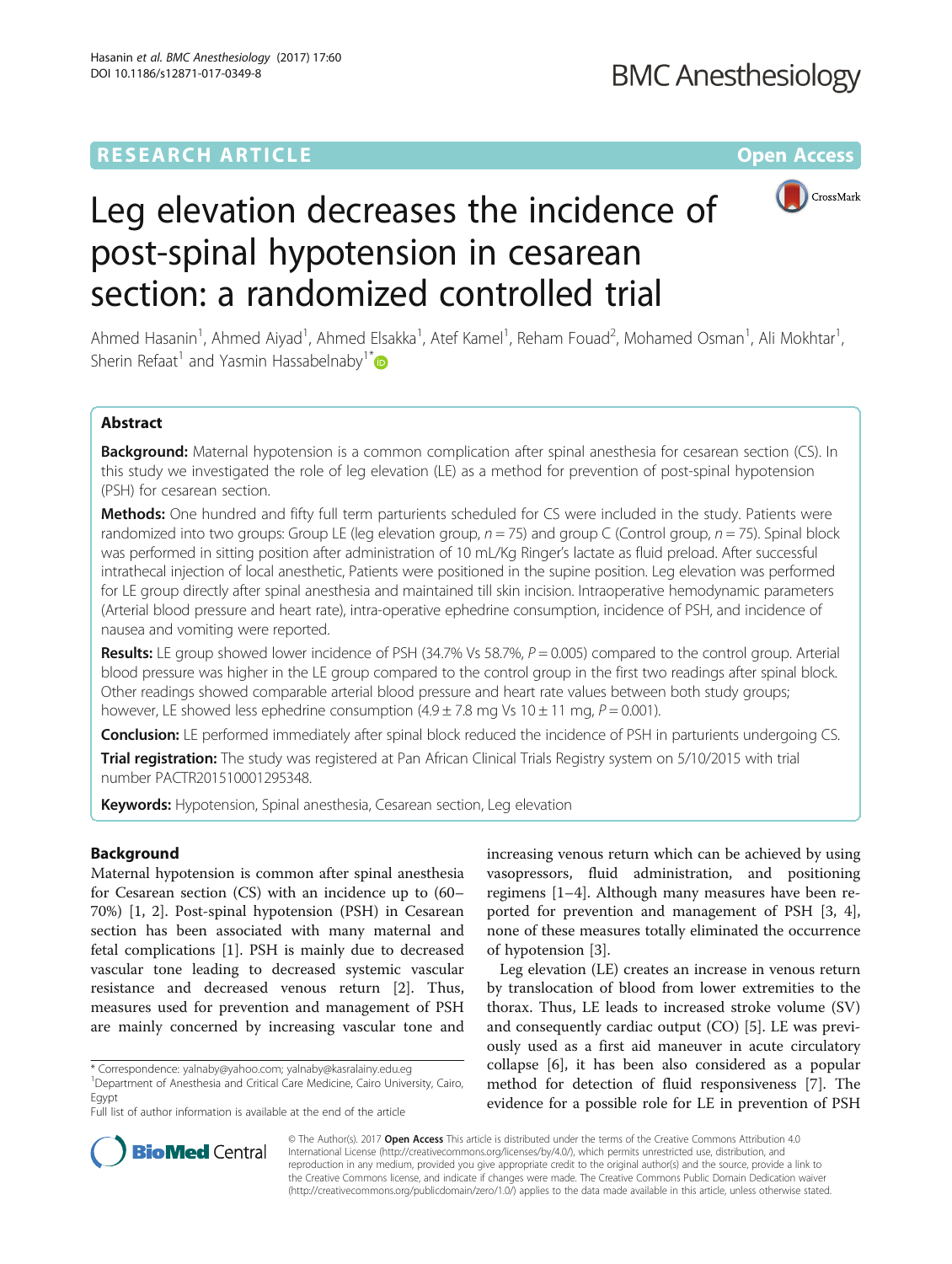is unclear. In this study, we investigated the efficacy of LE performed after spinal block in prophylaxis of PSH during CS.

## Methods

This randomized controlled study was conducted at Cairo university hospitals after institutional research committee approval (N-47-2015). The study was registered at Pan African Clinical Trials Registry system on 5/10/2015 with trial number PACTR201510001295348. The study was performed during the period starting from January 2016 till May 2016. Written informed consents were obtained from participants before inclusion. Patients were randomly divided using computer generated sequence into two groups: LE group  $(n = 75)$ and control group ( $n = 75$ ) with the use of opaque sealed envelopes.

Participants were full term (between 39 weeks and 40 weeks 6 days) singleton parturient aged between 18 and 38 years scheduled for CS under spinal block. All patients were required to be American Society of anesthesiologists (ASA) physical status I/II. Exclusion criteria were cardiovascular diseases, hypertensive disorders of pregnancy, and body mass index (BMI) above 30 kg/m<sup>2</sup>. Patients with baseline hypotension (systolic blood pressure (SBP) < 100 mmHg) or antepartum bleeding were also excluded from the study.

Before spinal block, all patients received 10 ml/kg Ringer's lactate as a preload via an 18-G intravenous catheter and were pre-medicated with metoclopramide (10 mg intravenous), ranitidine (50 mg intravenous) and dexamethasone (8 mg intravenous). Spinal block was performed in the sitting position at L3-4 or L4-5 interspace. A 25-G spinal needle was used for intrathecal injection of 10 mg hyperbaric bupivacaine in addition to 25 μg fentanyl. Monitors included pulse oximetry, non-invasive blood pressure monitor, and electrocardiograph (ECG).

Immediately after spinal block, patients were positioned in supine position without left uterine displacement and divided into two groups:

- LE group: leg elevation for 30 cm using two standard pillows positioned under the heels (so that the leg is elevated approximately 40° above the horizontal plane) till skin incision
- Control group: regular supine position

Sensory level was checked to be at T4 by pinprick. Any case with sensory level below T4 was considered as "failed spinal block" and excluded from the study. At skin incision, Patients in both study groups were placed in supine un-wedged position. Monitors for vital signs (Non-invasive blood pressure monitor, pulse oximetry, and ECG) were applied prior to spinal block till the end of the operation. Hypotension (defined as either SBP < 90 mmHg or decreased SBP by 25% from the baseline reading) was managed using ephedrine increments (3 mg). Bradycardia (defined as heart rate below 60 bpm) was managed by atropine (0.5 mg). After delivery of the fetus, intravenous oxytocin infusion was given (20 IU/L at the rate of 120 mL/h).

Our primary outcome was incidence of PSH (defined as the percent of parturients who showed at least one episode of hypotension during the period starting from spinal block till delivery of the fetus). Secondary outcome parameters included the incidence of bradycardia (defined as the percent of parturients who showed at least one episode of bradycardia during the period starting from spinal block till delivery of the fetus), total ephedrine requirements, number of hypotensive episodes, urine output, and blood loss. Arterial blood pressure (ABP) and heart rate were recorded at the baseline and then after spinal block every one minute for three minutes then every 3 min till the delivery of the fetus because our hypothesis was that PLR would improve ABP in the early intraoperative period before delivery of the fetus and before oxytocin infusion.

#### Statistical analysis

Power analysis was done on incidence of PSH after spinal block as this is the primary outcome of our study. Previous studies reported an incidence of 60% for PSH in obstetric patients. Sample size was calculated to detect a 50% decrease in the incidence of PSH. Taking a study power of 95% and  $P$  value less than 0.05 a minimum number of 75 patients were required for each group after exclusion of dropouts. Continuous data was presented as means (standard deviations) and medians (quartiles) and analyzed using unpaired t-test and Wilcoxon rank test as appropriate. Categorical data was presented as frequency (%) and analyzed using Chi-square test. Repeated measures were analyzed using two way Analysis of variance (ANOVA). P value less than 0.05 was considered statistically significant.

## Results

Two hundred and forty two parturients were assessed for eligibility, 155 parturients were meeting inclusion criteria. Five parturients were excluded due to failed spinal block and finally 150 parturients were available for analysis (Fig. [1\)](#page-2-0). Demographic data (age, weight, height, and obstetric data) were comparable between both study and control groups (Table [1\)](#page-2-0). LE group showed a lower incidence of PSH and lower ephedrine consumption compared to control group (34.7% Vs 58.7%,  $P = 0.005$ ),  $(4.9 \pm 7.8 \text{ mg Vs } 10 \pm 11 \text{ mg}, P = 0.001)$ respectively (Table [1](#page-2-0)). Odds ratio for development of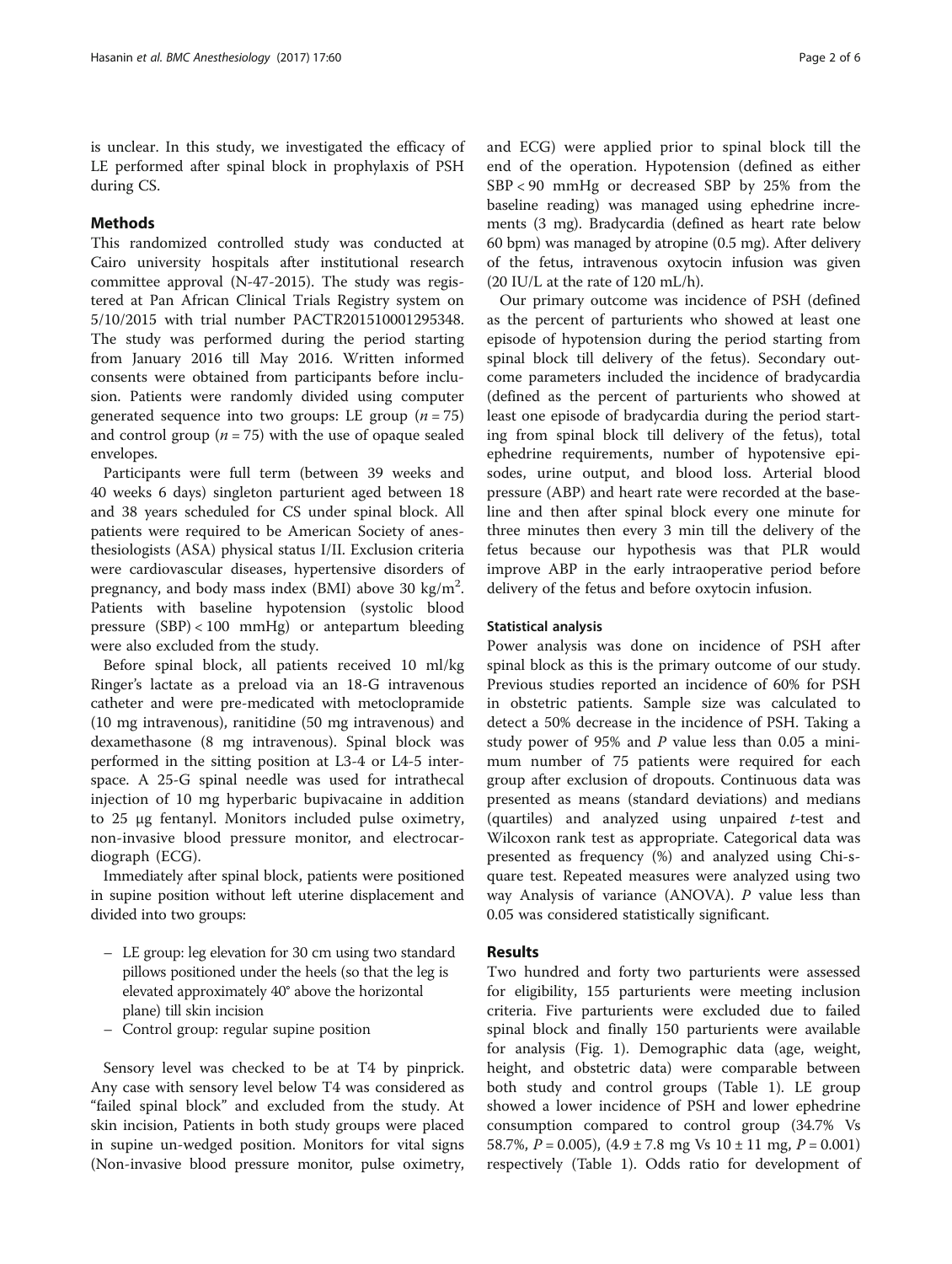<span id="page-2-0"></span>

Table 1 Demographic data and patients' outcomes

|                                                      | LE group<br>$(n = 75)$ | Control group<br>$(n = 75)$ | $P$ value |
|------------------------------------------------------|------------------------|-----------------------------|-----------|
| Age (years)                                          | $79 + 4$               | $30 + 4$                    | 0.13      |
| Weight (Kg)                                          | $69 + 7$               | $72 + 8$                    | $0.02*$   |
| Time from SAB to delivery<br>of the foetus (minutes) | $15.4 + 6.3$           | $15.9 + 6.8$                | 0.64      |
| Total infused volume (mL)                            | $1790 + 408$           | $1865 + 450$                | 0.29      |
| Urine output (mL)                                    | $570 + 90$             | $590 + 69$                  | 0.12      |
| Blood loss (mL)                                      | $772 + 165$            | $820 + 190$                 | 0.1       |
| Incidence of hypotension                             | 26(34.7%)              | 44(58.7%)                   | $0.005*$  |
| Ephedrine consumption (mg)                           | $4.9 + 7.8$            | $10 + 11$                   | $0.001*$  |
| Nausea & vomiting                                    | 8(10.7%)               | 14(18.7%)                   | 0.24      |
| Incidence of bradycardia                             | $4(5.3\%)$             | $7(9.3\%)$                  | 0.53      |
| Hypotensive episodes                                 |                        |                             | $0.014*$  |
| One                                                  | 17(22%)                | 23(30%)                     |           |
| Two                                                  | $8(10\%)$              | 15(20%)                     |           |
| Three                                                | $1(1.3\%)$             | 6(8%)                       |           |

LE leg elevation, SAB subarachnoid block, NS not significant \*denotes statistical significance (P value < 0.05)

Data are presented as mean ± standard deviation and frequency (%)

PSH with LE was 0.374 with 95% confidence interval (0.193-0.724). There was a significant decrease in systolic and diastolic blood pressure readings in both study and control groups after spinal block compared to the baseline values. LE group showed higher systolic and diastolic blood pressures compared to the control group after 1 min and 2 min from spinal block (Fig. [2](#page-3-0)). There was no significant difference between both groups regarding heart rate, blood loss, urine output, intraoperative and postoperative nausea and vomiting (Table 1; Fig. [3\)](#page-3-0).

## **Discussion**

We reported a significant decrease in the incidence of hypotension and intraoperative vasopressor requirements in the LE group compared to the control group. LE decreased the incidence of hypotension by 40.9%.

Spinal block results in thoracolumbar sympathetic fiber block leading to profound vasodilatation [\[1](#page-4-0)]. Vasodilation decreases arterial blood pressure; moreover, it decreases venous return and consequently accentuates the hypotension [\[2](#page-4-0)]. LE induces auto-transfusion of blood from the lower extremities to the central circulation; thus, LE increases the cardiac preload and consequently the cardiac output [\[5](#page-4-0), [6\]](#page-4-0). A previous study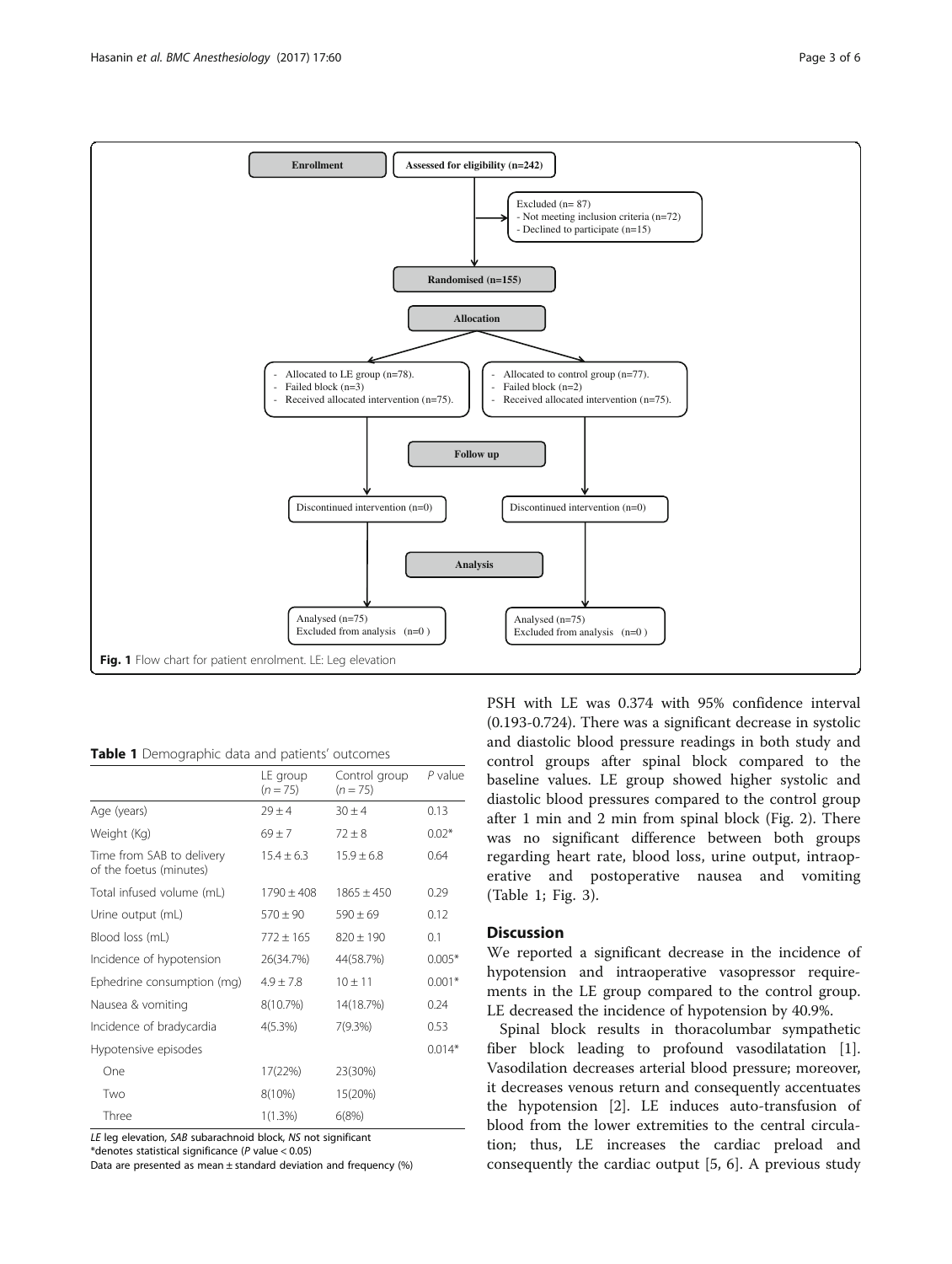<span id="page-3-0"></span>

using radiolabeled erythrocytes reported a reduction of  $34 \pm 4\%$  in counts from the radiolabeled intravascular space from the calves following LE [\[8](#page-5-0)] that is corresponding to about 150 mL [\[6](#page-4-0)]. Although the volume transported during leg elevation is not large, we assume that it is quite effective in decreasing the incidence of PSH for two reasons: 1-Being transfused in a very short period. 2- Being blood and not ordinary fluids.

Our results differed from Rout et al. [\[9](#page-5-0)] findings who reported no advantage for patients' leg elevation on the incidence of hypotension. Rout et al. included only 31 patients in each group so their study could be underpowered to prove this hypothesis. Our study has the advantage of the conservative assumption in sample size calculation with a study power 95%. A recent study investigated the ability of passive leg raising (which is a maneuver near to our maneuver) in preoperative prediction of PSH; however, passive leg raising test was not effective for this aim [[10\]](#page-5-0).

Although the incidence of hypotension was lower with LE group, most of the serial ABP readings after 3 min were comparable between both groups (Fig. 2); this is mainly due to the abrupt administration of vasopressors in patients with hypotension. It is to be noted that ephedrine consumption was significantly lower in LE group.

Many protocols that target increasing central blood volume have been investigated for abolishing the incidence of PSH during CS. Protocols for increasing central blood volume included patient positioning protocols, leg wrapping, and sequential compression devices. In a qualitative systematic review, Morgan et al. [[11\]](#page-5-0) reported that leg wrapping and thromboembolic stockings decreased but did not eliminate the occurrence of PSH during CS. However, Morgan et al. did not report a clear evidence for the value of leg elevation in prevention of PSH. Many positioning protocols have been investigated since then such as delayed supine positioning [\[12](#page-5-0)], left lateral tilting [\[4\]](#page-4-0), lateral positioning during [\[13\]](#page-5-0) and after [[14\]](#page-5-0) spinal block, head up and head down position [\[4](#page-4-0)] after spinal block; however, the latest Cochrane database reviews [\[3, 4\]](#page-4-0) did not favor any positioning protocol over the other.

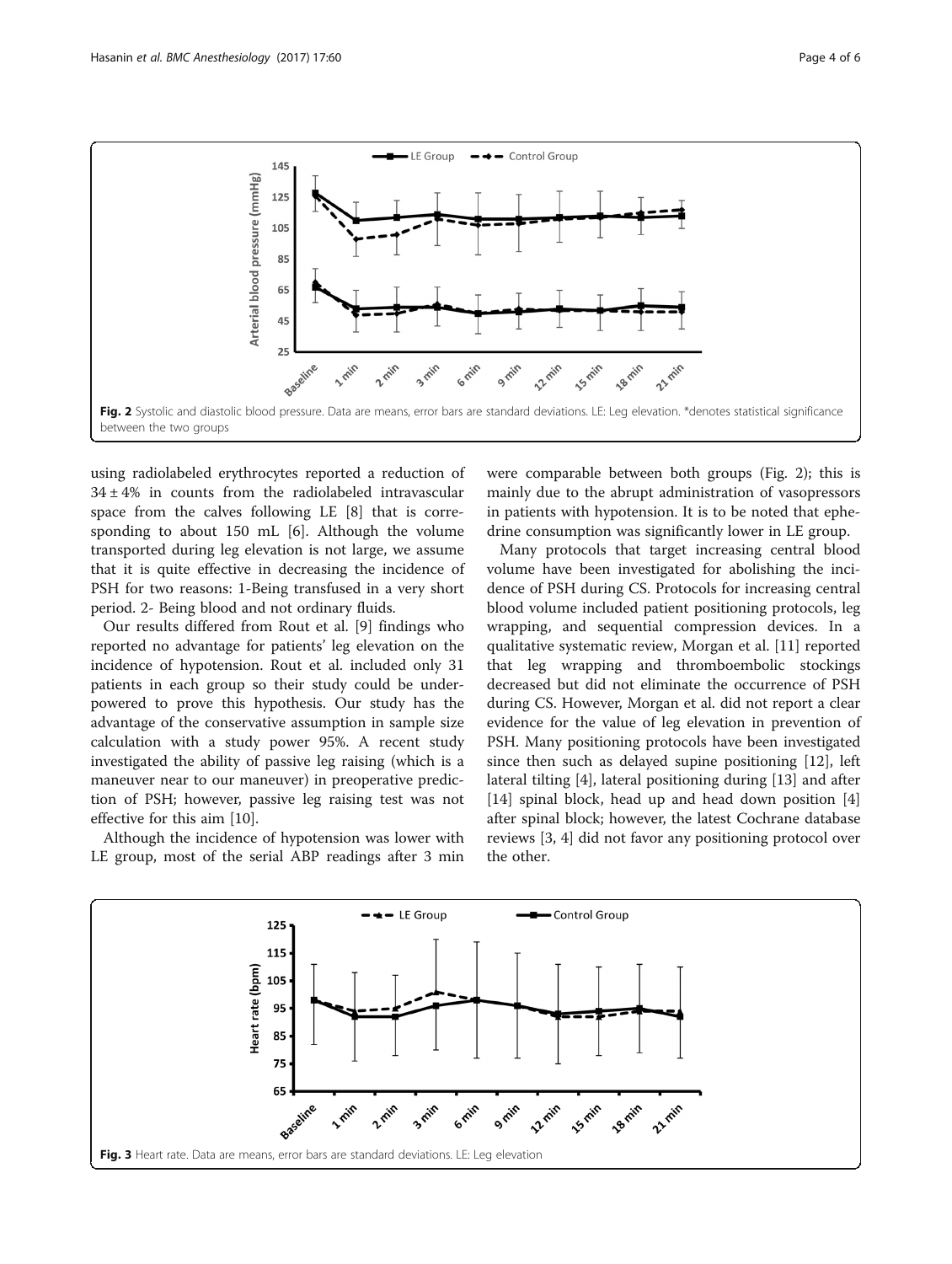<span id="page-4-0"></span>CS is an operation performed in every hospital; thus, a proper protocol for prophylaxis from PSH during CS should be simply applied by physicians with moderate experience. Proper protocol also should avoid the use of expensive and sophisticated device to be suitable for setting with limited resources. Our findings give a simple, rapid, and effective method for prevention of spinal hypotension without affecting the level of spinal block. In our study LE had a moderate effect that produced a significant but not huge reduction in the incidence of PSH. LE would be useful in settings with low resources to avoid excessive use of ephedrine. LE would also be useful in prevention and management in situations of profound PSH especially when combined with other measures.

Our study had some limitations; hemodynamic assessment of our patients was based only on heart rate and blood pressure. We assume that the use of advanced cardiac output monitors in future studies might be more informative for the precise effect of LE on maternal hemodynamics. We measured blood pressure at one minute intervals for three measures followed by threeminute intervals till delivery of the fetus; this might be a potential limitation because most studies reported this measure more frequently. We hypothesized that the effect of leg elevation would be at its maximum at the first 5 min. We did not combine LE with any other positioning protocol such as left uterine displacement to avoid any confounder that might affect our intervention.

Another limitation was the use of crystalloid preloading protocol although many recent recommendations suggested the use of crystalloid co-loading, colloid preloading, or colloid co-loading regimens [1, [15, 16\]](#page-5-0). It is to be noted that the incidence of PSH is high with most of fluid loading protocols [3]. Also, most of the recent protocols recommend phenylephrine as the drug of choice in management of PSH instead ephedrine was used in this study as it is the available vasopressor in our institute [1]. Although this might limit the value of our findings in settings with available phenylephrine and colloid fluid loading protocols, we note that the incidence of PSH is still high with most of the available prophylactic measures; thus, combination of different measures is still needed to reach a clinical satisfactory level. We recommend in future studies combination of LE with other pharmacological and non-pharmacological approaches (e.g., prophylactic vasopressors and left uterine displacement) for more efficient elimination of PSH during CS.

## Conclusion

LE performed immediately after spinal block reduced the incidence of PSH in parturient undergoing CS.

#### Abbreviations

ABP: Arterial blood pressure; ANOVA: Analysis of variance; ASA: American Society of anesthesiologists; CO: Cardiac output; CS: Cesarean section; ECG: Electrocardiograph; LE: Leg elevation; PSH: Post-spinal hypotension; SBP: Systolic blood pressure; SV: Stroke volume

#### Acknowledgements

Not applicable.

#### Funding

Cairo university hospitals.

#### Availability of data and materials

The data that support the findings of this study are available from Cairo university hospitals but restrictions apply to the availability of these data, which were used under license for the current study, and so are not publicly available. Data are however available from the authors upon reasonable request and with permission of Cairo university hospitals.

#### Authors' contributions

AH was responsible for the conception and design of the study, analysis of the data, and writing the manuscript. AA, AE, AK shared in data collection, writing the manuscript. RF shared in assessment and obstetric management of the patients. MO made substantial contribution in the design of the study, writing and revising the manuscript. AH, AA, AE, AK, RF, AM, SR, YH AND MO shared in writing and revising the manuscript. AH, AA, AE, AK, RF, AM, SR, YH AND MO have read, revised and approved the final manuscript.

#### Competing interests

The authors declare that they have no competing interests.

#### Consent for publication

Not applicable.

#### Ethical approval and consent to participate

Ethical approval from Cairo university hospitals research committee was obtained (N-47-2015). Written informed consents were obtained from participants before inclusion.

#### Publisher's Note

Springer Nature remains neutral with regard to jurisdictional claims in published maps and institutional affiliations.

#### Author details

<sup>1</sup>Department of Anesthesia and Critical Care Medicine, Cairo University, Cairo, Egypt. <sup>2</sup> Department of Obstetrics and Gynecology, Cairo University, Cairo Egypt.

#### Received: 22 September 2016 Accepted: 10 April 2017 Published online: 24 April 2017

#### References

- 1. Mercier FJ, Augè M, Hoffmann C, Fischer C, Le Gouez A. Maternal hypotension during spinal anesthesia for caesarean delivery. Minerva Anestesiol. 2013;79 Suppl 1:62–73.
- 2. Loubert C. Fluid and vasopressor management for Cesarean delivery under spinal anesthesia: continuing professional development. Can J Anaesth. 2012;59(Suppl 6):604–19.
- 3. Cyna AM, Andrew M, Emmett RS, Middleton P, Simmons SW. Techniques for preventing hypotension during spinal anaesthesia for caesarean section. Cochrane Database Syst Rev. 2006;(4):CD002251.
- 4. Cluver C, Novikova N, Hofmeyr GJ, Hall DR. Maternal position during caesarean section for preventing maternal and neonatal complications. Cochrane Database Syst Rev. 2010;(6):CD007623.
- 5. Caille V, Jabot J, Belliard G, Charron C, Jardin F, Vieillard-Baron A. Hemodynamic effects of passive leg raising: an echocardiographic study in patients with shock. Intensive Care Med. 2008;34(Suppl 7):1239–45.
- 6. Monnet X, Teboul J-L. Passive leg raising. Intensive Care Med. 2008;34 (Suppl 4):659–63.